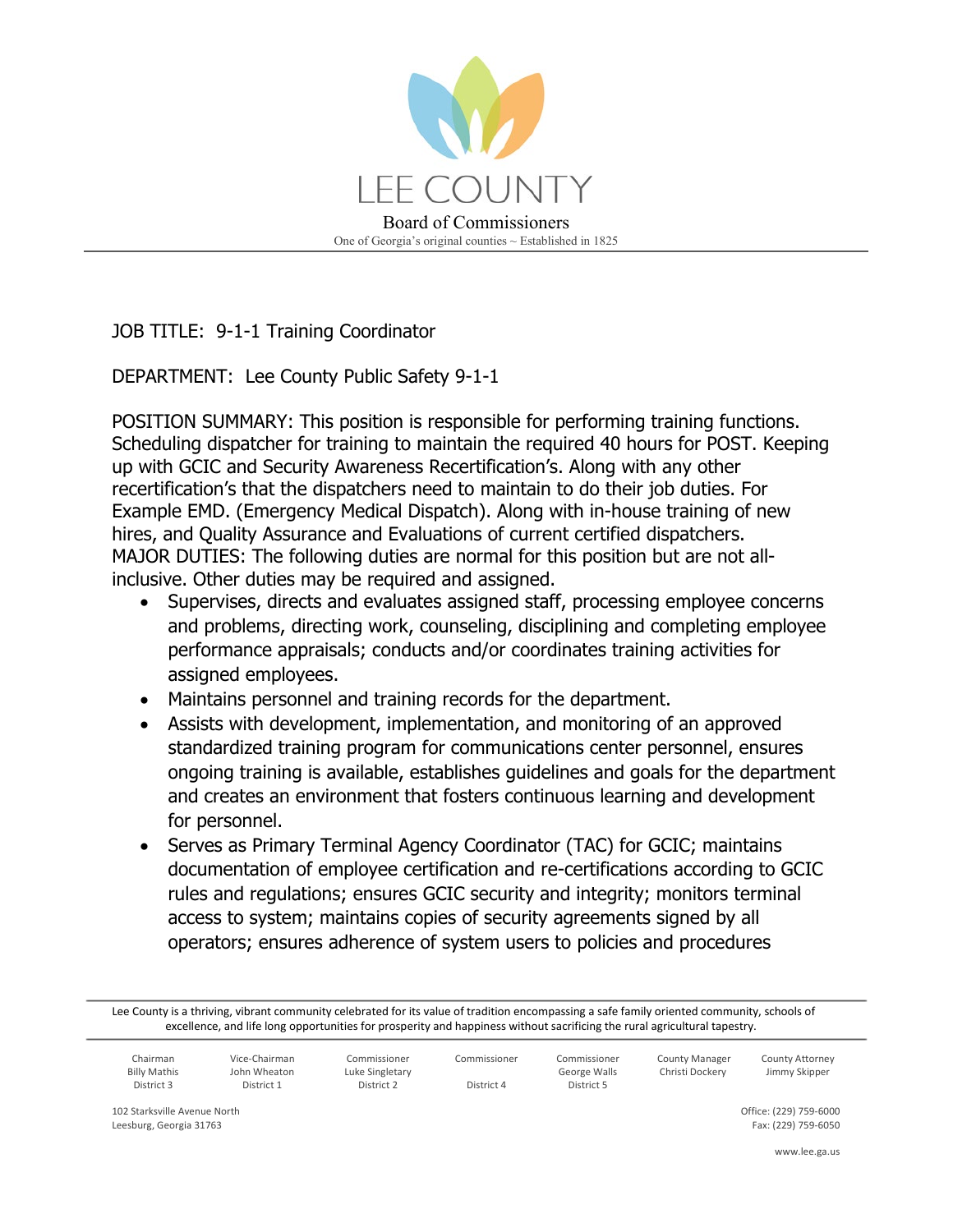

established by GCIC; initiates any actions necessary to correct deviations or violations.

- Trains Communication Officer Trainees all aspects of public safety dispatch and call taking procedures, insuring knowledge of job responsibilities.
- Performs customer service functions; provides information/assistance regarding department services, activities, procedures, documentation, fees, or other issues; distributes forms/documentation as requested; responds to routine questions or complaints; researches problems/complaints and initiates problem resolution.
- Assists with the development, implementation and monitoring of a quality assurance program that addresses the delivery of service by the Communications Center.
- Compiles and/or tracks various statistical data pertaining to communications center operations.
- Operates a computer to enter, retrieve, review, or modify data; verifies accuracy of entered data and makes corrections; utilizes word processing, database, Internet, or other programs; maintains accuracy or recorded information on various forms, logs, and computer screens.
- Ensures departmental compliance with all applicable codes, laws, rules, regulations, standards, policies and procedures.
- Familiar with Enhanced 911 equipment and other equipment and ability to recognize problems within the system; performs basic maintenance of computer systems and communications equipment; performs daily backups of computer data; replaces ink, toner, or paper; notifies appropriate vendor regarding problems within system.
- Obtains, maintains, and updates contact information that is programmed into the 911 telephone system records from government, public safety and other agencies or businesses.
- Ensures compliance of departmental policies and procedures.
- Maintains confidentiality of departmental documentation and issues.

Lee County is a thriving, vibrant community celebrated for its value of tradition encompassing a safe family oriented community, schools of excellence, and life long opportunities for prosperity and happiness without sacrificing the rural agricultural tapestry.

| Chairman            | Vice-Chairman | Commissioner    | Commissioner | Commissioner | <b>County Manager</b> | County Attorney |
|---------------------|---------------|-----------------|--------------|--------------|-----------------------|-----------------|
| <b>Billy Mathis</b> | John Wheaton  | Luke Singletary |              | George Walls | Christi Dockerv       | Jimmy Skipper   |
| District 3          | District 1    | District 2      | District 4   | District 5   |                       |                 |
|                     |               |                 |              |              |                       |                 |

102 Starksville Avenue North Leesburg, Georgia 31763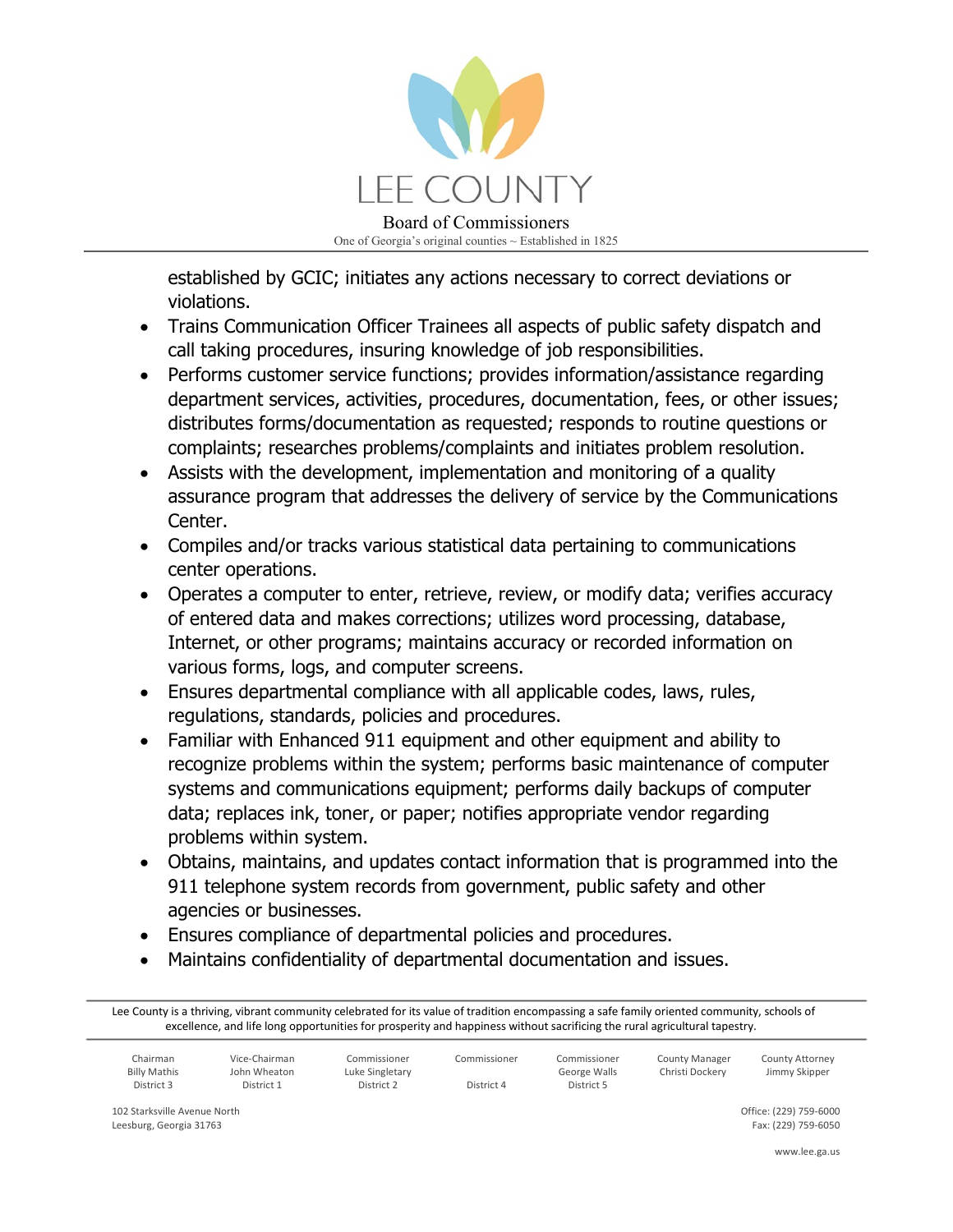

• Performs the duties of Communications Officer/Supervisor to work console when assigned by 911 Director.

## ADDITIONAL REQUIREMENTS:

- Requires the ability to exercise judgment, decisiveness, and creativity in situations involving the evaluation of information against sensory, judgmental, or subjective criteria, as opposed to that which is clearly measurable or verifiable.
- Requires the ability to review, classify, categorize, prioritize, and/or analyze data. Includes exercising discretion in determining data classification, and in referencing such analysis to established standards for the purpose of recognizing actual or probable interactive effects and relationships.
- Requires the ability to apply principles of rational systems; to interpret instructions furnished in written, oral, diagrammatic, or schedule form; and to exercise independent judgment to adopt or modify methods and standards to meet variations in assigned objectives.
- Requires the ability to speak distinctly and effectively convey information to the public, other employees, public safety agencies, support agencies, etc.; requires the ability to provide guidance, assistance, and/or interpretation to others regarding the application of procedures and standards to specific situations.
- Requires the ability to deal tactfully with the public, other employees, and responders at all times.
- Requires the ability to multi-task; requires the ability to perceive and discriminate sounds and visual cues or signals.
- Requires the ability to type at a reasonable rate of speed with a high level of accuracy.
- Maintains current knowledge of applicable laws, regulations, policies, and procedures; maintains an awareness of new procedures, trend, and advances in the profession; reads professional literature; maintains professional affiliations; attends workshops and training sessions as appropriate.

Lee County is a thriving, vibrant community celebrated for its value of tradition encompassing a safe family oriented community, schools of excellence, and life long opportunities for prosperity and happiness without sacrificing the rural agricultural tapestry.

| Chairman            | Vice-Chairman | Commissioner    | Commissioner | Commissioner | <b>County Manager</b> | <b>County Attorney</b> |
|---------------------|---------------|-----------------|--------------|--------------|-----------------------|------------------------|
| <b>Billy Mathis</b> | John Wheaton  | Luke Singletary |              | George Walls | Christi Dockery       | Jimmy Skipper          |
| District 3          | District 1    | District 2      | District 4   | District 5   |                       |                        |
|                     |               |                 |              |              |                       |                        |

102 Starksville Avenue North Leesburg, Georgia 31763

Office: (229) 759-6000 Fax: (229) 759-6050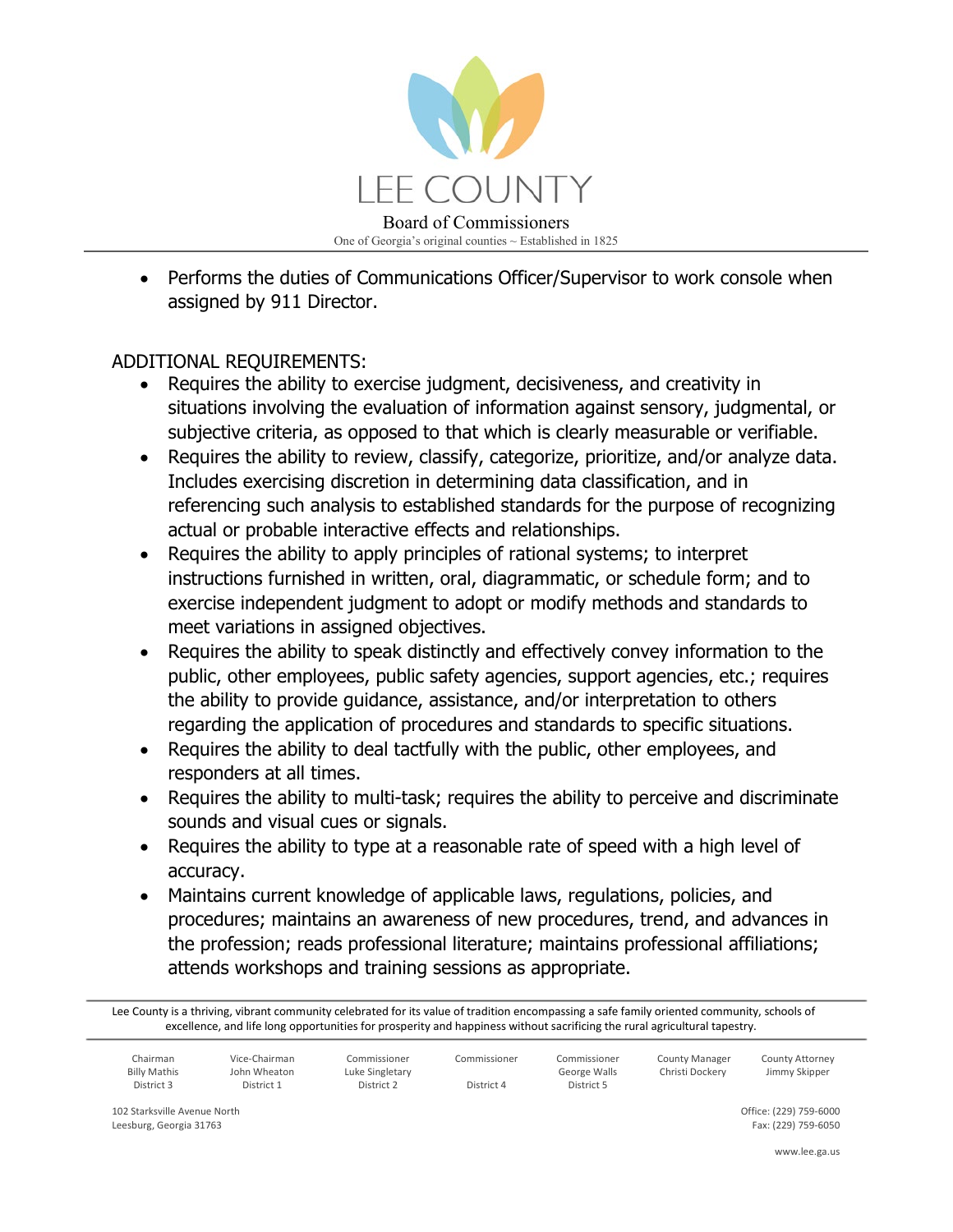

• Must be self-driven and able to educate self in various competencies.

## MINIMUM QUALIFICATIONS:

- High school diploma or GED, supplemented by college level course work or vocational training in business administration, office administration, personal computer operations, or geographic information systems; or three years previous experience and/or training or any equivalent combination of education, training, or experience which provides the requisite knowledge, skills, and abilities for the job.
- Successful completion of background check, including fingerprinting, and other procedures used by public safety agencies for prospective employees, and compliance with requirements for GCIC background check.
- Possess and maintain a valid Georgia Driver's License.
- Possess State of Georgia Basic Communications Certification, CPR, GCIC Certification.
- May require obtaining and maintaining Emergency Medical Dispatch (EMD) Certification.
- Obtain and maintain TAC Certification.
- Must have knowledge of computer systems, computer software and applications, and modern office procedures.
- Must be able to work holidays, weekends, and any period beyond 40-hour workweek that may be requested.
- Requires the ability to work in a confined space for extended periods of time.
- Must possess good time management skills.
- Ability to deal courteously and diplomatically with management, co-workers, agencies, and the public.

## SUPERVISION EXERCISED: Supervises Communications Officers

Lee County is a thriving, vibrant community celebrated for its value of tradition encompassing a safe family oriented community, schools of excellence, and life long opportunities for prosperity and happiness without sacrificing the rural agricultural tapestry.

| Chairman            | Vice-Chairman | Commissioner    | Commissioner | Commissioner | <b>County Manager</b> | County Attorney |
|---------------------|---------------|-----------------|--------------|--------------|-----------------------|-----------------|
| <b>Billy Mathis</b> | John Wheaton  | Luke Singletary |              | George Walls | Christi Dockerv       | Jimmy Skipper   |
| District 3          | District 1    | District 2      | District 4   | District 5   |                       |                 |

102 Starksville Avenue North Leesburg, Georgia 31763